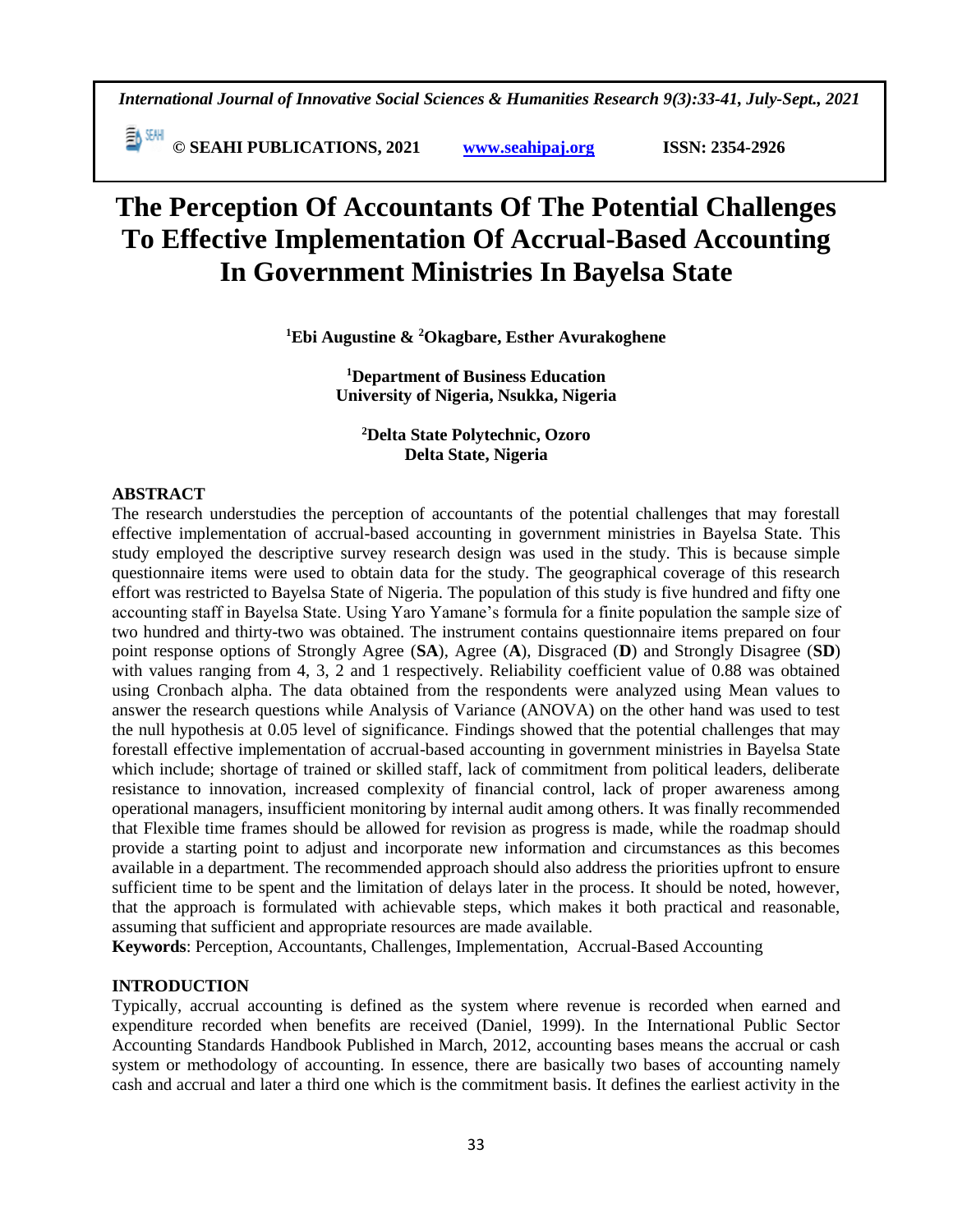process of a transaction with reference to which the transaction is recognized to be recorded in the books of account (Asechemie, 1995). In accounting, we have cash basis, accrual basis and commitment basis.

According to Lapsley and Pallot in Christeans (2009) stated that the international literatures reviewed affirmed that the implementation of accrual accounting comes up against difficulties such as: the identification of assets held, the determination of the cost and useful life of assets, the identification and measurement of public sector assets at market value. In the same vein, Yolanda (2012) investigating potential challenges and risks in the implementation process, all the respondents agreed that the actual conversion cannot take place without a fully integrated accrual information system having been implemented and being operational in all departments. It is noted that a process of this nature and Implemented and being operational in an departments. It is noted that a process of this haddle and complexity, with all the different role-players, dependencies and over such an extended period, is subject to numerous challenges and risks that have to be managed in order to succeed without any unreasonable delays or compromises.

Owing to the overview therefore, the following challenges and risks were highlighted in the research work: shortage of trained or skilled staff; organizational structures not adequate to support the business processes, units under-resourced with a high vacancy rate; lack of system integration and standardization, insufficient capacity and availability of subsystems and functionalities required; insufficient support and results of the risk management unit; insufficient monitoring by internal audit due to the lack of capacity capacity and skilled staff; insufficient or lack of policies, business processes and control environments to manage risks, for example no inventory management and, in case of asset management, most departments still struggling to implement the basic requirements; and without continued commitment and support from political heads and senior management of a department, sufficient resources will not be made available to treat the project as a priority, which, again, will jeopardize timelines.

Furthermore, Tikk (2010) has also identified the following as problems in implementation of accrualbased accounting in the public sector which are similar to the ones listed above. They can be categorized as follows: Problems arising from the development of the structure of the governmental accounting system: Administrative reform which will bring along a change in the number of accounting entities and in the structure of the accounting system; Consolidation of statements problems arising from the complexity of administrative structure: In accordance with accrual basis of accounting, a true and fair collection of information about all assets, liabilities, revenues and expenses is of great significance at the level of both an individual organization and the whole system; Qualification training for specialists and the quality of financial statements: Accrual accounting is much more complex than cash basis of accounting. At present we can feel that accountants do not have enough theoretical knowledge. It means that practical ways of accounting are passed on and the same mistake or misinterpretations recur "from generation to generation". Financial accounting for the public sector is taught at few universities or in a very limited scope.

In addition consequently, staff of ministries, the auditors, the government, members of parliament, they all need continuous training in this field; Sociological and psychological problems: The reform has been slower in the public than in the business sector. Also academic circles have been passive in reforming accounting in the public sector. Sometimes general resistance to innovations has been noticed; Departmental conservatism: Reforms in the public sector began later and progressed at a lower speed than in the business sector. Therefore the public sector was an impediment to the economic development of the country; Problems arising from internationalization: The implementation and amendment of equivalents of the international public sector accounting standards ensure the transparency and understanding of the statements, increased complexity of financial control. Thus, these identified issues when not attended to logically and appropriately brings discouragement and yields no fruitful results. The research at hand is geared towards identifying these gaps and seeks to bring the needed succor.

In Wynne (2004), National Audit Office (NAO) review of the implementation of accrual accounting in the UK departments identified a number of barriers which they considered and explained as why progress has not been more uniform in the achievement efforts: insufficient Financial Expertise: Some 63 percent (29 departments) considered that this was a barrier though many are making good progress in addressing it; understating and Awareness: Some 39 percent (18 departments) consider that the main barrier to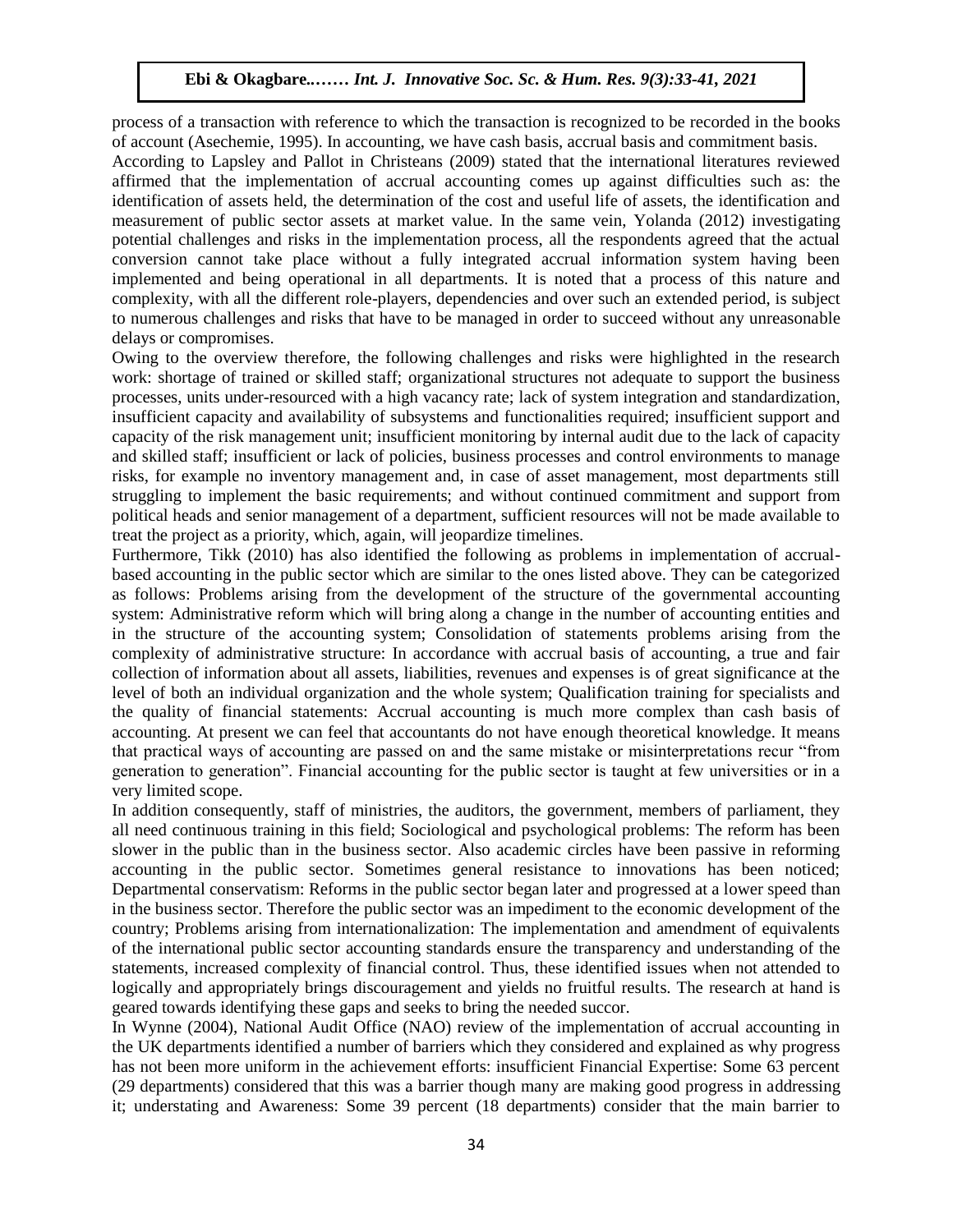changing the focus of control from cash to accrual was raising awareness and understanding among operational managers who often laced the necessary financial expertise; IT System's Capacity: Some 11percent (5 departments) consider that their existing IT systems were not capable or not sophisticated 11percent enough to produce integrated financial and output performance information. The issues pinpointed above were also identified gaps that require adequate attention for there to be headway in the accounting reform. More so, as contained in the parliamentary document in The Hague (2010) it is revealed that the most significant disadvantages of accrual basis of accounting mentioned by all countries are: Its complexity: Most countries concur to the view that an accrual basis of accounting system is more complex than a cash basis system. They report that the financial information provided by an accrual basis system is more complex; Accessibility of financial data: France, Germany and Norway prefer not to prepare the budget on an accrual basis as this makes the financial data less accessible for Parliament. Cash basis budgeting is seen as more reliable, as it gives a better overview of the budget. Australia and the United States had similar experiences. This is one of the reasons why most countries that introduced accrual basis of accounting still choose cash basis accounting for the budget; little added value: Germany reports that accrual basis of accounting provides little added value in the core ministries. Accrual basis information is relevant for a maximum of 20 percent of the expenditures of the core departments; for the remainder it makes little difference which system issued; Decentralization of authority: Norway, Australia, New Zealand, United Kingdom, Canada, etc state that accrual basis of accounting involves a decentralization of authority. The authority comes to lie more with the administrators and financial experts. It is shifted from the political level to the administrative level. Experience with the effects of accrual basis of accounting on Parliament's authorization function varies considerably from country to country. In Germany, the budget process has changed little over the past few decades. Parliament has gained an affinity with the budget process over the years and is cautious about suddenly discarding all of the experience and knowledge that has been built up.

The Canadian Parliament has recommended to the government that the budgets of the ministries also be prepared on an accrual basis. Sweden differs in arguing that the difference between the two systems is minimal, but it does deliberately choose to prepare the budget on a cash basis. It is therefore clearly revealed that although accrual basis of accounting has been implemented in various ways in the countries studied, it appears that for all countries it was a complex and wide-ranging process. The training of staff, compliance with accounting directives, the introduction of updated information systems, the valuation of assets, and the decision on where accrual basis accounting was to be implemented (budget and/or the accounts) were all factors.

A common argument against accruals is that the information is difficult and challenging for nonaccountants to comprehend (Algemene, 2004). Politicians and managers may make the wrong decisions if they are faced with accrual information, and this could even risk the overall control of government finances (Blöndal, 2004). However, the consequence of this for the debate about unified or dual systems is not clear cut. It is sometimes argued that introduction of accrual budgeting in order to get a unified system adds to complexity, while other commentators argue that running a dual system is even more complex (Blöndal, 2004). Jones (1995) argues that accruals-based systems are too technical and rationalistic to function well in the political organization. His conclusion is a harsh critique against the Resource Accounting and Budgeting reform (RAB) in the UK.

Therefore, proper lead time should be allowed for development and roll-out of training prior to the implementation. A large dedicated team that is available full time for the duration of roll-out and implementation is needed to assist departments, even if proper training is provided beforehand. Training has to be ongoing and, even though it has to be scheduled before implementation, the problem of having it too far in advance will confuse staff because they will still be using the previous systems and they may not remember their training by the time of implementation. Difficulties have also been experienced in communicating with the staff involved and affected by the changes as a result of location and unavailability of information to identify them all. The retention of trained staff also is a concern. Conclusively, the challenges identified so far are enormous but they are surmountable.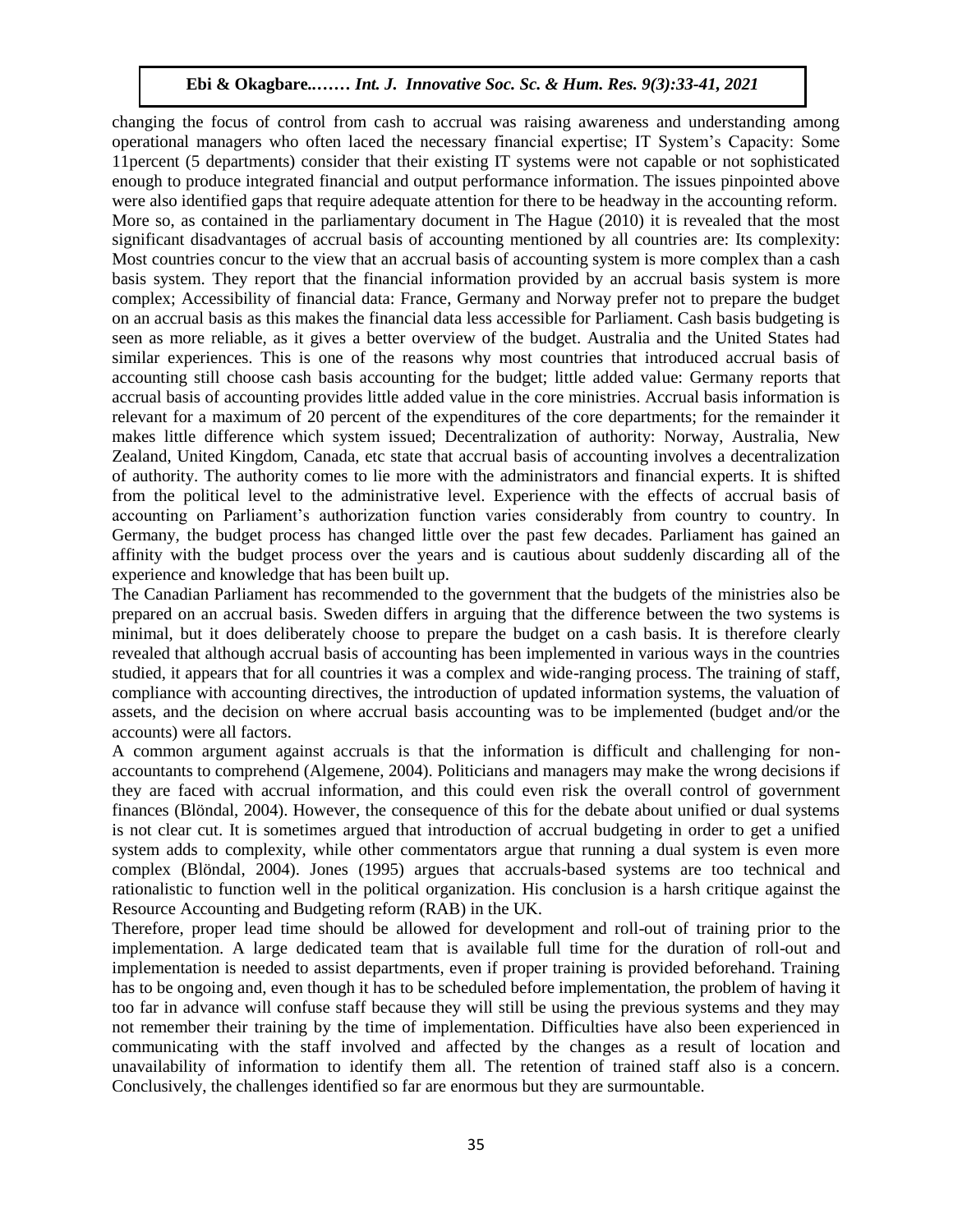# **Purpose of the Study**

The study aims to examine the perception of accountants of the potential challenges that may forestall effective implementation of accrual-based accounting in government ministries in Bayelsa State. Specifically, the study sought to:

1. Find out the perception of accountants of the potential challenges that may forestall effective implementation of accrual-based accounting in government ministries in Bayelsa State.

# **Research Questions**

The following research was used as guide for the study:

1. What is the perception of accountants of the potential challenges that may forestall effective implementation of accrual-based accounting in government ministries in Bayelsa State?

# **Hypothesis**

 The following null hypotheses were structured based on the research questions for the study and will be tested at a probability level of  $0.05$ :

**Ho1:** Educational qualification is not a significant source of difference in the mean ratings of accountants' responses with respect to their perception of the potential challenges that may forestall effective implementation of accrual-based accounting in government ministries in Bayelsa State. **Arugu American** State.

#### **Delimitation of the Study**

This study was delimited to the introduction of accrual-based accounting in financial reporting in government ministries in place of the usual cash basis of accounting, and not accrual budgeting. Specifically, the study intends to determine the perception of accountants on the implementation of accrual-based accounting in government ministries in Bayelsa state. The researcher concentrated on the State ministries in the State.

#### **Literature Review**

#### **Financial reporting**

In the Oxford accounting dictionary (2005), the financial report of any entity is its financial statement. Therefore, a financial statement as contained in Companies and Allied Matters Act, 2004, is any periodic report which gives a summary of the financial condition for the period represented. It may reflect the income, the source of such income and the application made of it. In Rkein, 2008, general purpose financial report was defined as "a financial report intended to meet the information needs common to users who are unable to command the preparation of reports tailored so as to satisfy, specifically, all of their information needs.

Users of the financial information would normally be interested in assessing whether the reporting entity is achieving its objectives or operating economically and efficiently. "General purpose financial reports can provide information useful for these purposes by disclosing information about the performance, financial position, financing and investing of the reporting entity, including information about compliance. The general purpose financial reports are, normally, the statement of financial position (balance sheet), the statement of financial performance (income statement) prepared on an accrual basis and the cash flow statement. Therefore, the information provided in these statements should "provide information to users for making and evaluating decisions about the allocation of scarce resources. General purpose financial reporting by all types of reporting entities, whether legal, administrative or economic entities, and therefore encompasses all types of government entities, including government departments, statutory authorities, and as a whole, Federal, State, Territorial and local governments.

Although in theory, cash or accrual accounting can be implemented with either a manual or an electronic system. In practice, it would be inadvisable for a government to attempt to implement full accrual accounting without the aid of a modern Government Financial Management Information System (GFMIS) with proven functionality in areas such as general ledger, accounts payable, purchases, assets management and so on. Implementation of such a system would be a major project which would normally be a subset of the accrual accounting project.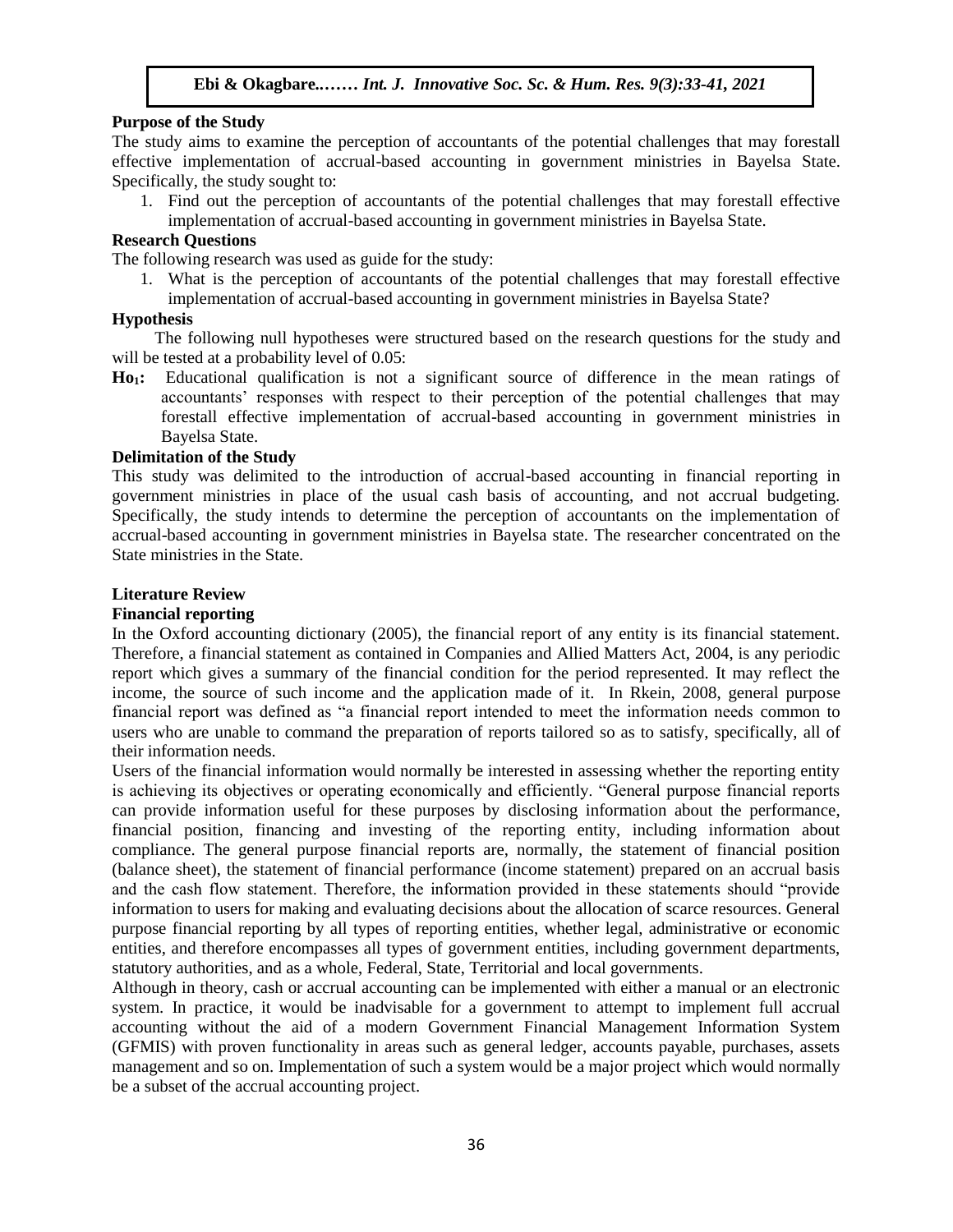In their view also, The Government Accounting Standards Advisory Board in India (A Primal on Accrual Accounting) highlighted the following as some issues to be addressed at the time of transition to accrual accounting. The decision on the format of financial statements on migration to accrual accounting and generation of first set of financial statements is of key importance in transition. The format has to facilitate transparent, accurate and complete depiction of financial position. Checks and balance have to be in place to ensure appropriate measurement and recording of accounting data, issues like preparation of Assets register and valuation of assets have to be addressed. Internationally, the role of auditor has been significant in ensuring a smooth transition to accrual basis of accounting. Auditor may be helpful in ensuring framing the accounting policies on assets and liabilities, recognition of revenues and expenses citizen's net worth reporting period measurement basis etc.

Accurate information of revenues is essential for assessing the impact of taxation and other revenues on the government's fiscal position in assessing the need for borrowing in the long term and also to assess whether current revenues are sufficient to cover the costs of current programs and service. It is necessary to take a decision on the types of revenues that are capable of accruing with reasonable degree of certainty. In case there are few line items that are not suitable for accruing, they may be continued under cash basis of accounting. The decision in this regard has to be taken by government.

Efficient allocation of scarce resources will be enhanced if those who make resource allocation decisions have the appropriate financial information on which to base their decisions. The purpose is to provide a mechanism to enable managements and governing bodies to discharge their accountability. Managements and governing bodies are accountable to those who provide resources to the entity for planning and and governing bodies are accountable to those who provide resources to the entity for planning and controlling the operations of the entity. In a broader sense, because of the influence reporting entities exert on members of the community at both the microeconomic and macroeconomic levels, they are accountable to the public at large. It provides a means by which this responsibility can be discharged.

It therefore recognizes the operations of the accounting personnel to summarizing the transactions or economic events of governments in the ministries, agencies and parastatals in a cycle period. This is a very important aspect of management because it causes government through the management of departments and agencies to know the trend of government's economic events and to make adjustment when or where necessary. Government therefore can assess her performance at every given point in time in terms of services rendered to satisfy yearning of the citizenry.

#### **Legitimacy Theory**

The legitimacy theory is a generalized perception or assumption that the actions of an entity are desirable, proper, or appropriate within some socially constructed system of norms, values, beliefs, and definitions. This was propounded by Suchman in 1995. The theory suggests that the motivation for change in organizational practices might be to bring legitimacy to the respective organization and so it focuses on the social contract that exists between the organization and society. Such a contract is believed to represent the expectations of society. Legitimacy theory implies that organizations may change and adopt the norms of society to appear legitimate to that society. This suggests that when societal norms and values change, the managers will work to preserve the organization's legitimacy by incorporating, or appearing to incorporate the new norms and values. Similarly, a particular government may change its public sector organizational practices in order to appear legitimate and consistent with other governments. The awareness of the rationales of accounting has allowed accounting to be seen also as a legitimating device that is an important means by which organizations respond to environmental pressures to enhance their legitimacy. Organizations would generally incorporate practices that are perceived as rational by using prevailing concepts in order to increase their legitimacy and enhance their prospects of survival. Public sector organizations would generally conform to institutional pressures to be seen as legitimate and not different from other organizations in the same field.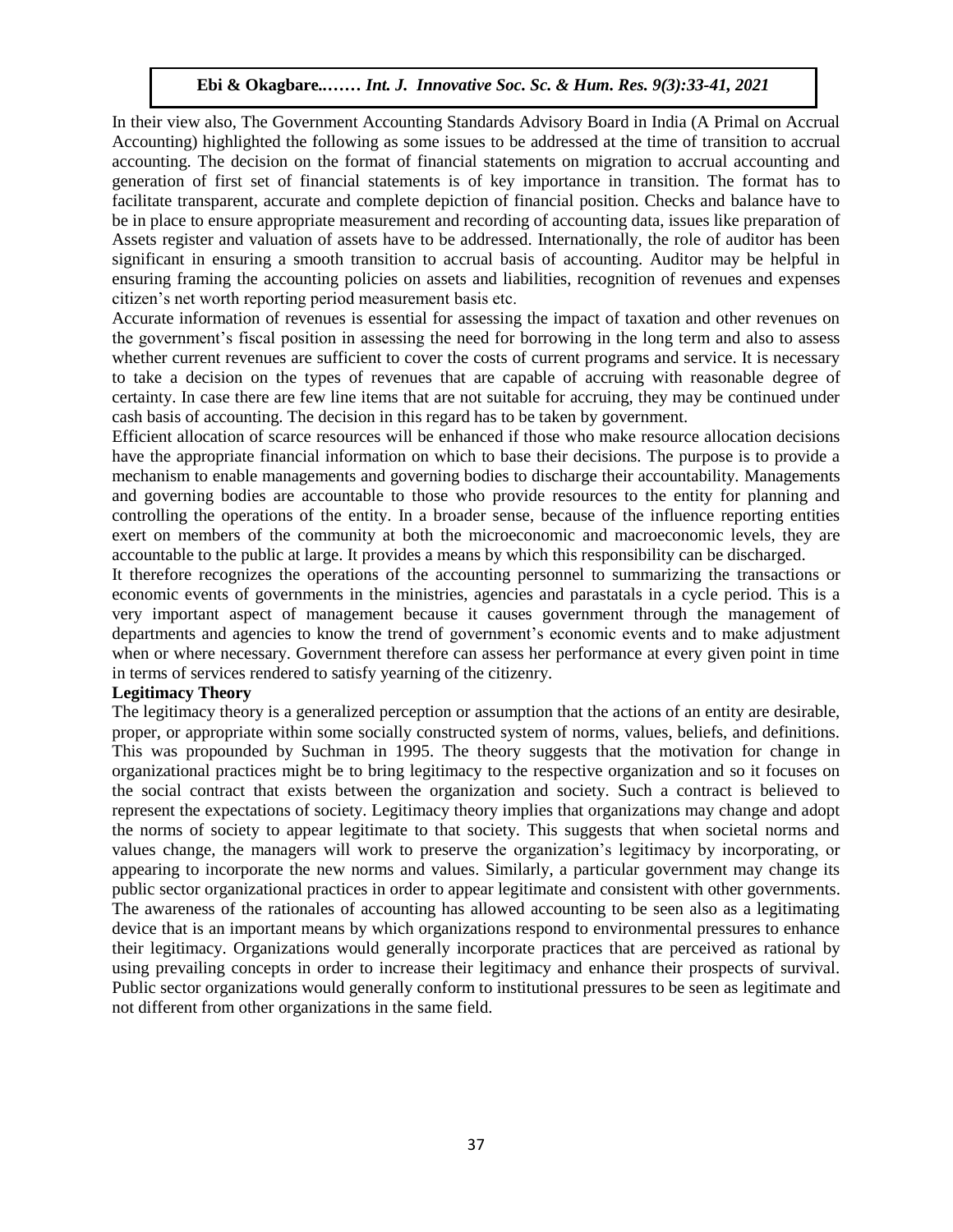#### **METHODS**

This study employed the descriptive survey research design was used in the study. This is because simple questionnaire items were used to obtain data for the study. The geographical coverage of this research effort was restricted to Bayelsa State of Nigeria. It is one of the 36 States created in 1996 by the then military head of State, General Sani Abacha. More specifically, the research was conducted in the State government ministries and agencies in the state. The state is located in the Niger Delta, the heart of the South-South Geo-Political Zone with a population figure of approximately two million people according to 2006 census figure. It is geographically located within Latitude  $04^015^1$  North,  $05^0$  23<sup>1</sup> South and Longitude 05<sup>0</sup> 22<sup>1</sup> West and 06<sup>0</sup> 45<sup>1</sup> East. It shares boundaries with Delta State on the North, Rivers State on the East and the Atlantic Ocean on the West and South (National Bureau of Statistics in Samuel, 2015).

The population of this study is five hundred and fifty one accounting staff in Bayelsa State. Using Yaro Yamane's formula for a finite population (as contained in Uzoagulu, 1998) this yielded a sample size of two hundred and thirty-two.

For this study, the structured questionnaire coined from the literature review in the study was utilized to elicit the required data from the sampled respondents. The instrument contains questionnaire items prepared to uncover the perception of the accounting personnel on the potential challenges that may impede effective application of accrual-based accounting in government ministries in Bayelsa State. The four point response options of Strongly Agree (**SA**), Agree (**A**), Disgraced (**D**) and Strongly Disagree (**SD**) with values ranging from 4, 3, 2 and 1 respectively. Three experts conducted face validation on the  $(3D)$  whilf values ranging from 4, 3, 2 and 1 respectively. Three experis conducted race vandation on the instruments. Two from the Department of Vocational Teacher Education, Nsukka and one from Niger Delta University, Wilberforce Island, Amassoma, Bayelsa State.

Reliability coefficient value of 0.88 was obtained using Cronbach alpha. The data obtained from the respondents were analyzed using Mean values to answer the research questions while Analysis of Variance (ANOVA)on the other hand was used to test the null hypothesis at 0.05 level of significance.

In application of the decision rule, any item with a mean value of 2.50 or above was deemed as agree while an item with the mean value below 2.50 was considered as disagree. The null hypothesis with a Pvalue greater than 0.05 level of significance was accepted as postulated otherwise it was rejected.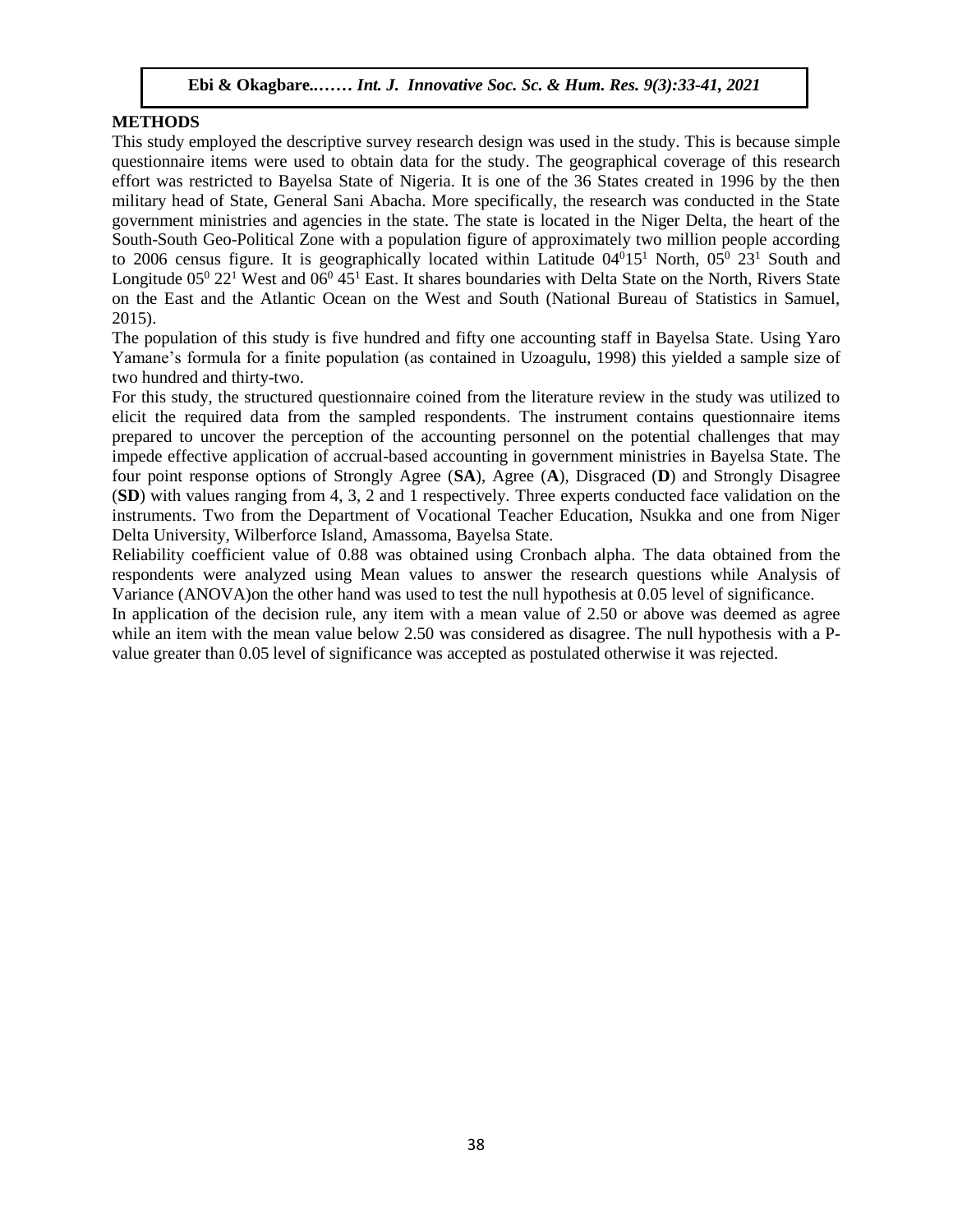#### **DATA ANALYSIS Research Question**

*Westarch Question*<br>What are the accountants' perceptions of the potential challenges to effective implementation of accrual*based accounting in government ministries in Bayelsa State?*

To answer this research question, the relevant data collected for the research purpose were analyzed and presented as shown in Table 1.

**Table 1. Mean and standard deviation ratings of accountants' perceptions of the potential challenges against effective implementation of accrual-based accounting in government ministries in Bayelsa State**

| S/N | <b>Questionnaire Items</b>                                       |      | <b>SD</b> | <b>Decision</b> |
|-----|------------------------------------------------------------------|------|-----------|-----------------|
| 29. | Shortage of trained or skilled staff                             | 3.14 | .83       | Agreed          |
| 30. | Lack of commitment from political leaders                        | 3.30 | .78       | Agreed          |
| 31. | Deliberate resistance to innovation                              | 3.07 | 2.74      | Agreed          |
| 32. | Increased complexity of financial control                        | 2.89 | .75       | Agreed          |
| 33. | Academic circles not well revamped for the reform                | 2.78 | .80       | Agreed          |
| 34. | Lack of proper awareness among operational managers              | 2.97 | .77       | Agreed          |
| 35. | Low computer literacy in the government sector                   | 3.03 | .83       | Agreed          |
| 36. | Implementation will require much resources                       | 3.01 | 2.83      | Agreed          |
| 37. | Authority seen to be with the administrators and not politicians | 2.65 | .88       | Agreed          |
| 38. | Insufficient monitoring by internal audit                        | 2.82 | .88       | Agreed          |
| 39. | Insufficient or lack of policies to manage risks                 | 2.90 | .81       | Agreed          |
| 40. | Accrual-based information challenging for non-accountants        | 3.05 | .80       | Agreed          |
| 41. | Difficulties due to wide spread areas of implementation          | 3.13 | 2.17      | Agreed          |
| 42. | Difficulty in valuation of assets and liabilities                | 3.10 | 2.10      | Agreed          |
| 43. | Little added value perception                                    | 2.86 | 2.07      | Agreed          |
| 44. | Social insurance program may be recognized in public liability   | 2.76 | .85       | Agreed          |
| 45. | Difficulty in determination of useful life of assets             | 3.03 | 2.76      | Agreed          |
| 46. | Difficulty in determination of useful life of assets             | 2.84 | .79       | Agreed          |
| 47. | Difficulty in measurement of assets at market value              | 2.88 | .77       | Agreed          |
|     | <b>Overall Cluster mean</b>                                      | 2.99 | 1.21      | <b>Agreed</b>   |

**Keys:**  $=$  mean,  $SD =$  Standard Deviation.

The data analysis presented in Table 1 shows that the responses to questionnaire items 28-47 are also within the mean limit of numbers ranging from 2.5-3.49 indicating that the responses were in the affirmative also. The results pinpointed that items 30, 29, 41, 42 and 31 with mean values of 3.30, 3.14, 3.13, 3.10 and 3.07 had the first five high mean values while items 37, 44, 33, 38 and 46 with mean values of 2.65, 2.76, 2.78, 2.82 and 2.84 had the five lowest mean values. The overall cluster mean of 2.99 is above the criterion mean of 2.50 used in the study. This implies that the respondents agreed that there were perceived potential challenges that may forestall effective implementation of accrual-based accounting in government ministries Bayelsa State.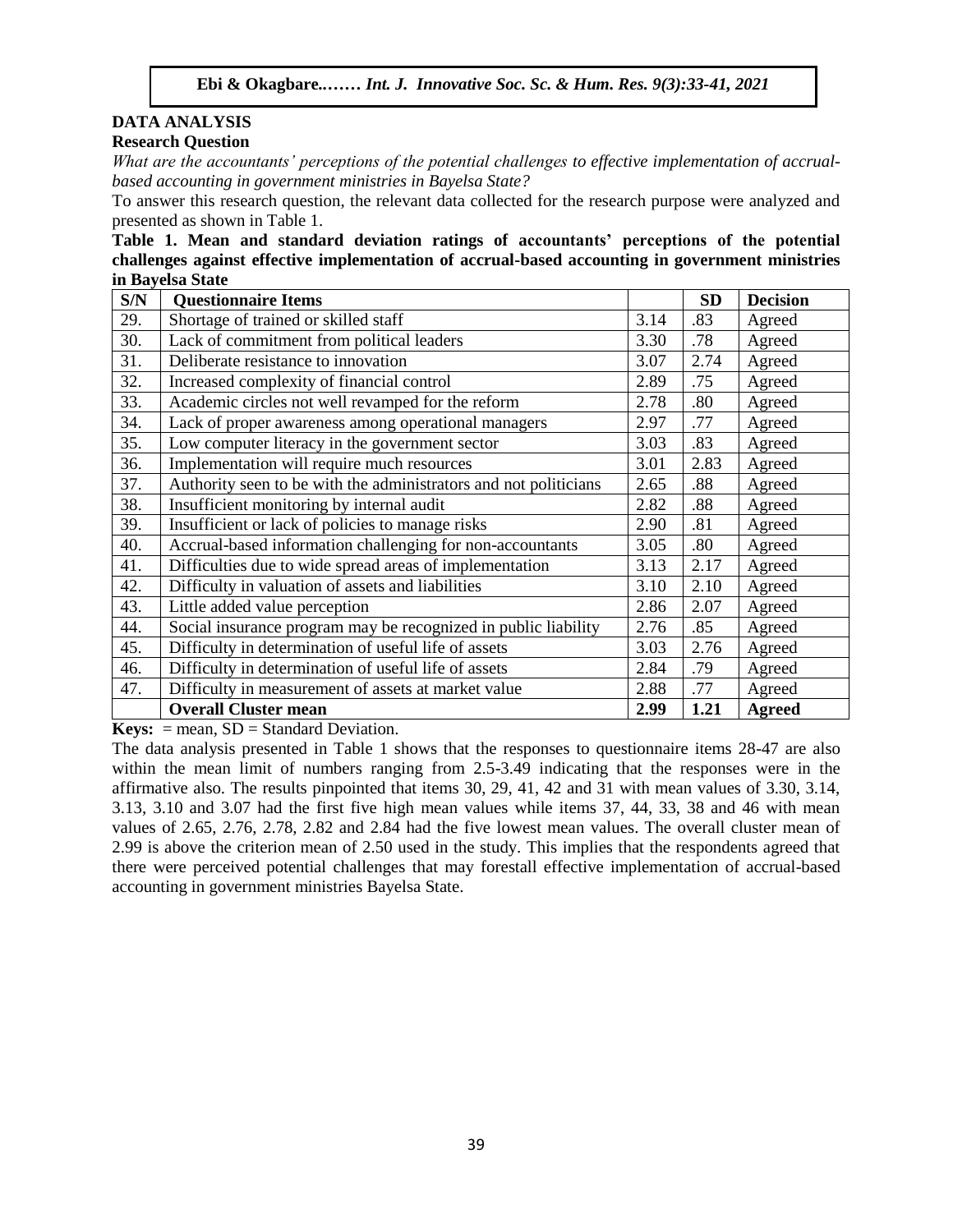# **Hypothesis 1**

Ho1: Educational qualification is not a significant source of difference in the mean ratings of  $\alpha$  accountants' responses with respect to their perception of the potential challenges that may forestall effective implementation of accrual-based accounting in government ministries in Bayelsa State.

#### **Table 2**

**ANOVA Result of mean responses of accountants based on their educational qualifications regarding their perception of the potential challenges that may forestall effective implementation of accrual-based accounting in government ministries in Bayelsa State**  $\frac{1}{2}$ 

|                | <b>Sum of Squares</b> | df | <b>Mean Square</b> |    | Sig. | <b>Decision</b> |
|----------------|-----------------------|----|--------------------|----|------|-----------------|
| Between Groups | ∙ ∠                   |    | .09                | דר | .29  | NS              |
| Within Groups  | 5.15                  | רת |                    |    |      |                 |
| Total          | 5.42                  | ヮ  |                    |    |      |                 |

# **F-tab = 4.13**

The result presented in Table 2 is an unveiling of the ANOVA of the significant difference of the mean ratings of the different educational qualifications of the accountants. It shows that the F calculated is 1.27 whereas F calculated value is 4.13. The F calculated is less than F tabulated which suggests that there is whereas F calculated value is 4.13. The F calculated is less than F tabulated which suggests that there is no significant difference in the mean ratings of the accountants 'responses based on their educational qualifications. This was equally confirmed by the P-value of 0.29 which is greater than 0.05 maximum standard significant values. Therefore this study accepted the stated null hypothesis and affirmed that educational qualification is not a significant source of difference in the mean ratings of accountants' responses with respect to their perception of the potential challenges that may forestall effective implementation of accrual-based accounting in government ministries in Bayelsa State. What this implies is that all accountants sampled were of the same opinion despite their divergent level of educational attainments that there are potential challenges that may impede the effective implementation of accrualbased accounting in government ministries in Bayelsa State. Similarly, the results in Table 2 also shows that the between group difference of 0.27 is less than the within group difference of 5.15. What this also signifies is that the difference inside each of the different years of experience is greater than the difference between these different years of experience.

# **DISCUSSION OF FINDINGS**

# **Potential challenges against the effective implementation of accrual-based accounting in government ministries in Bayelsa State.**

From the responses to research question 3, the study found that all the questionnaire items presented were perceived by accountants as potential constraints to the effective implementation of accrual-based accounting in government ministries in Bayelsa State.

However, the five most perceived potential challenges against the implementation are presented thus: Lack of commitment from political leaders, shortage of trained or skilled Staff, difficulties due to wide spread areas of implementation, deliberate resistance to innovation, difficulty in valuation of assets and liability with mean values of 3.30, 3.14, 3.13, 3.10 and 3.07 respectively, while other perceived challenges are authority seen to be with administrators and not politicians, social insurance program may be recognized as public liability, insufficient monitoring by internal audit, little added value perception, etc.

Considering the findings from hypothesis 1, this study accepted the null hypothesis and affirmed that educational qualification is not a significant source of difference in the mean ratings of accountants' responses with respect to their perception of the potential challenges that may forestall effective implementation of accrual-based accounting in government ministries in Bayelsa State. Therefore the study maintained that though the introduction of accrual-based accounting in the ministries in Bayelsa State has so many accruable benefits but that there are also myriads of challenges that would be encountered in its implementation.